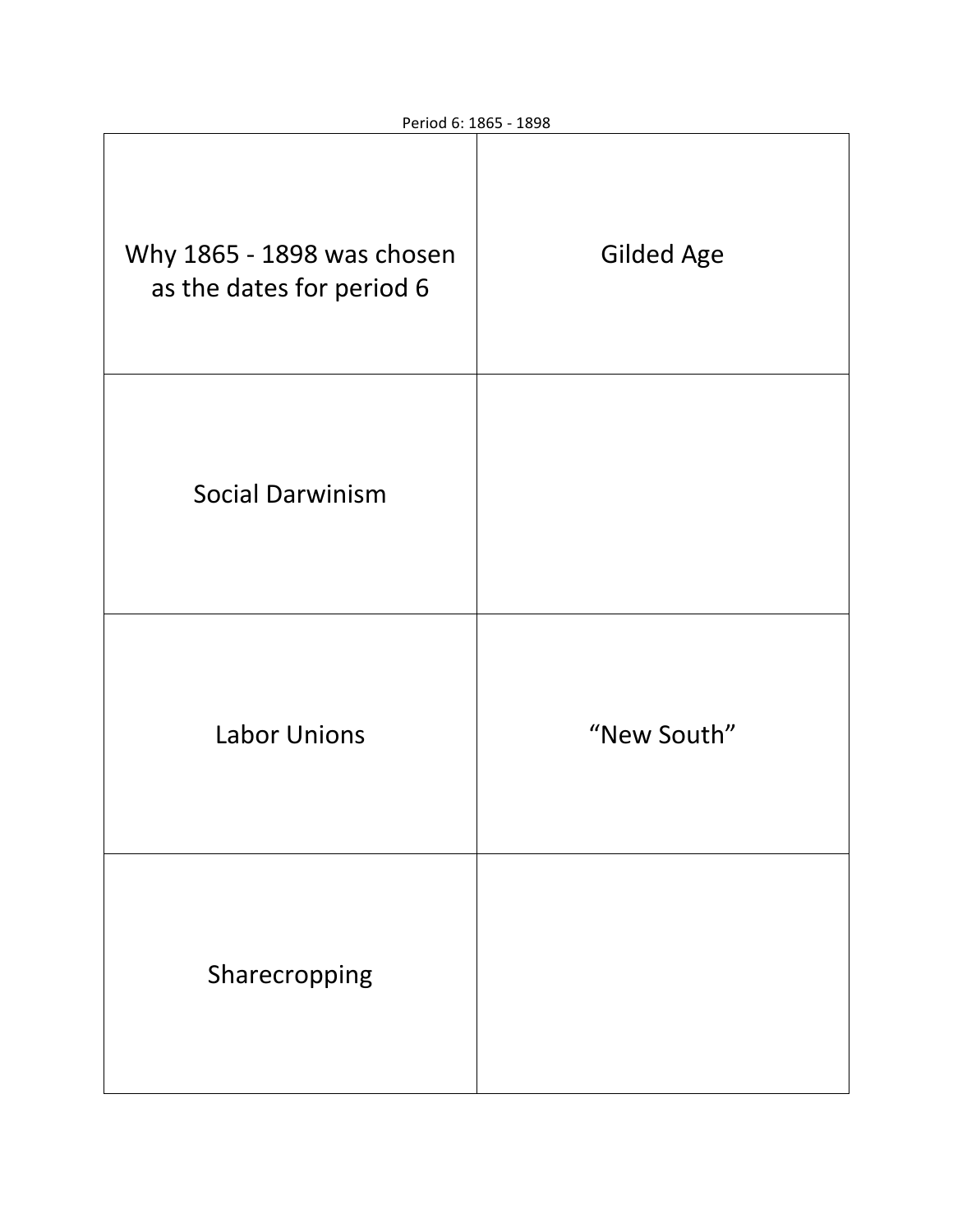| Coin termed by Mark Twain;<br>period from $1870s - 1890s$ ,<br>businesses grew at a rapid rate<br>and many problems lied below<br>perceived prosperity                    | 1865 begins with the end of<br>the Civil War and 1898 marks<br>the beginning of the Civil War                                                                                                                |
|---------------------------------------------------------------------------------------------------------------------------------------------------------------------------|--------------------------------------------------------------------------------------------------------------------------------------------------------------------------------------------------------------|
|                                                                                                                                                                           | Charles Darwin's ideas applied<br>to humans, "survival of the<br>fittest." Used by wealthy to<br>justify their position in life                                                                              |
| Idea that the south should<br>industrialize after the Civil<br>War. Despite calls for<br>industrialization,<br>sharecropping and tenant<br>farming persisted in the South | Knights of Labor – skilled and<br>unskilled; AFL - skilled labor<br>only; sought to improve<br>working conditions and<br>increase pay                                                                        |
|                                                                                                                                                                           | Persisted in the South<br>(especially for African<br>Americans.) They had to give a<br>share of their crops to<br>plantation owners. Way for<br>southerners to get around the<br>13 <sup>th</sup> amendment. |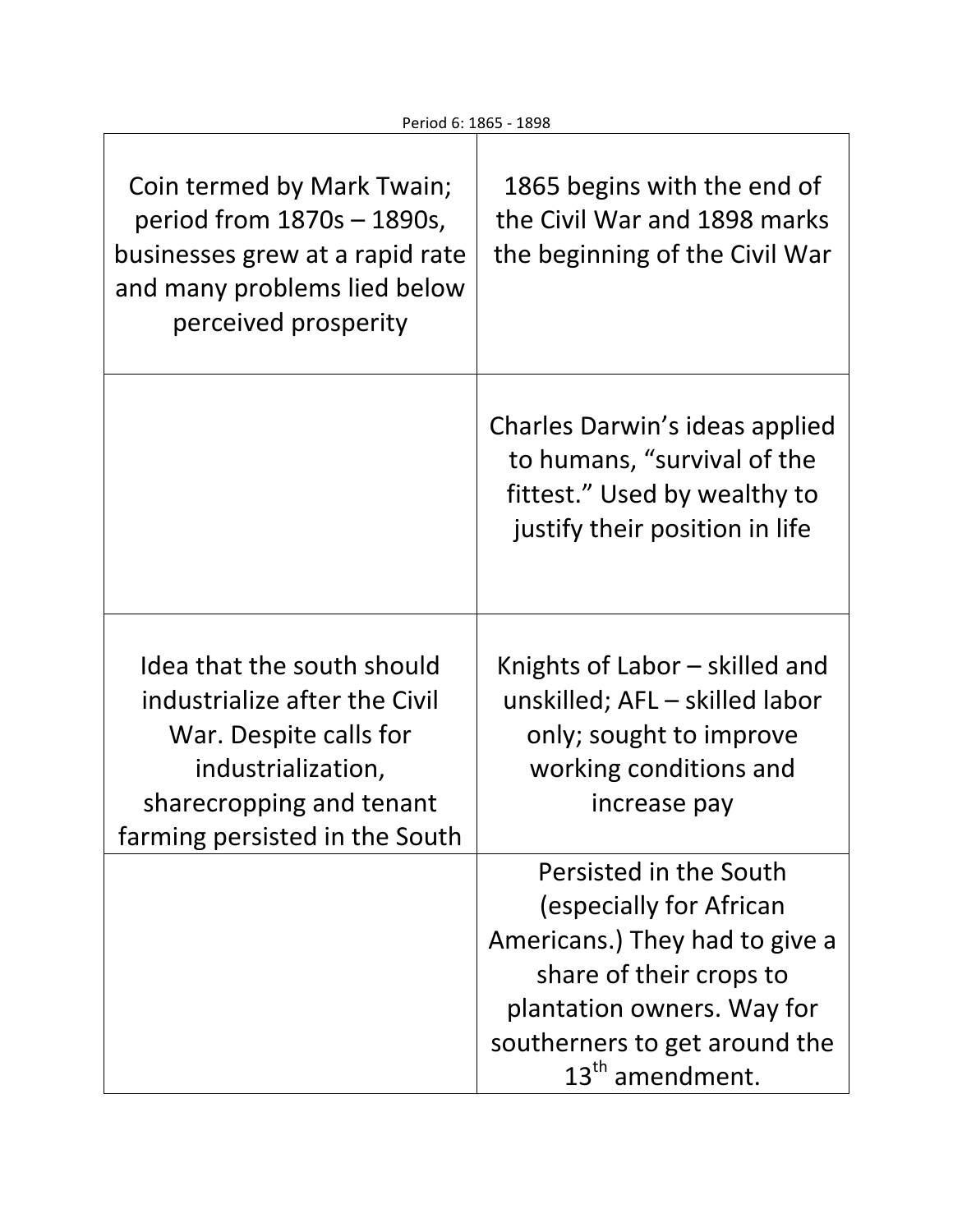| <b>Mechanized Agriculture</b> | People's (Populist) Party                                     |
|-------------------------------|---------------------------------------------------------------|
| <b>Political Machines</b>     | <b>Settlement Houses (Notably</b><br>Jane Addams' Hull House) |
| Decimation of the buffalo     | Plessy v. Ferguson                                            |
| <b>Social Gospel</b>          | <b>Assimilation of Native</b><br>Americans                    |